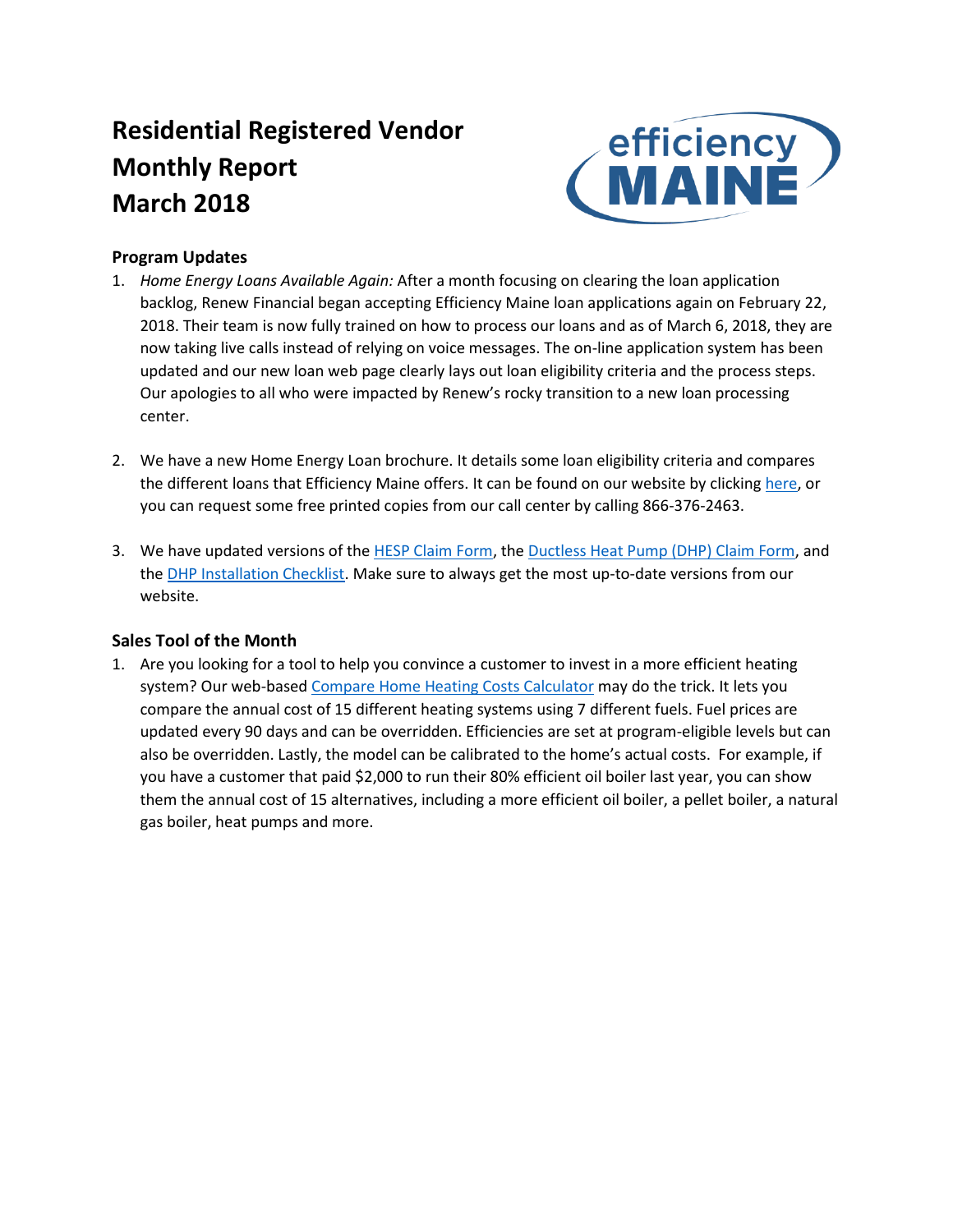| Year:                      | 2017 | 2017 | 2017 | 2017     | 2017         | 2017 | 2017       | 2017 | 2017       | 2017       | 2018         | 2018                     |
|----------------------------|------|------|------|----------|--------------|------|------------|------|------------|------------|--------------|--------------------------|
| <b>HESP Rebate Type</b>    | Mar  | Apr  | May  | Jun      | Jul          | Aug  | <b>Sep</b> | Oct  | <b>Nov</b> | <b>Dec</b> | Jan          | Feb                      |
| MiniSplit HP               | 235  | 204  | 412  | 454      | 496          | 650  | 476        | 487  | 531        | 417        | 290          | 330                      |
| <b>Boiler</b>              | 91   | 42   | 66   | 75       | 43           | 62   | 70         | 77   | 89         | 70         | 71           | 118                      |
| Air Sealing                | 142  | 96   | 111  | 36       | 64           | 80   | 54         | 68   | 120        | 79         | 99           | 152                      |
| <b>Attic Insulation</b>    | 90   | 74   | 76   | 23       | 47           | 50   | 32         | 53   | 83         | 53         | 69           | 99                       |
| <b>Basement Insulation</b> | 51   | 38   | 48   | 8        | 20           | 24   | 23         | 29   | 48         | 29         | 35           | 63                       |
| Furnace                    | 28   | 15   | 10   | 6        | 13           | 13   | 8          | 23   | 18         | 23         | 38           | 26                       |
| Wall Insulation            | 23   | 23   | 21   | 10       | 12           | 15   | 5          | 15   | 26         | 16         | 14           | 23                       |
| Pellet Boiler              | 6    | 8    | 5    | 4        | $\mathbf{1}$ | 1    | 3          | 13   | 14         | 5          | 2            | $\overline{\phantom{a}}$ |
| <b>Pellet Stove</b>        | 8    | 6    | 8    | 2        | $\mathbf{1}$ | 2    | 3          | 5    | 8          | 5          | 7            | 18                       |
| Wood Stove                 | 5    | 0    | 4    | $\Omega$ | $\Omega$     | 0    | 0          | 2    | 1          | 2          | $\mathbf{1}$ | $\overline{2}$           |
| Geothermal HP              | 13   | 5    | 3    | 2        | 1            | 2    | 0          | 0    | 5          | 1          | 4            |                          |
| <b>Total Measures</b>      |      |      |      |          |              |      |            |      |            |            |              |                          |
| <b>Installed</b>           | 692  | 511  | 764  | 620      | 698          | 899  | 674        | 772  | 943        | 700        | 630          | 839                      |

## **Home Energy Savings Program**



#### Year-Over-Year Comparison (July 1 - January 31; EXCLUDED 2nd zone mini-split and whole house heat pumps)

| #  | <b>HESP Rebate Type</b>         | <b>FY15</b> | <b>FY16</b> | <b>FY17</b> | <b>FY18</b> |
|----|---------------------------------|-------------|-------------|-------------|-------------|
| 1  | MiniSplit HP                    | 4,847       | 3,732       | 3,477       | 3,678       |
| 2  | Air Sealing                     | 1,512       | 1,225       | 903         | 716         |
| 3  | <b>Boiler</b>                   | 634         | 538         | 629         | 604         |
| 4  | <b>Attic Insulation</b>         | 703         | 767         | 608         | 486         |
| 5  | <b>Basement Insulation</b>      | 557         | 437         | 351         | 271         |
| 6  | Furnace                         | 159         | 124         | 130         | 159         |
| 7  | Wall Insulation                 | 135         | 170         | 173         | 126         |
| 8  | Pellet Boiler                   | 244         | 62          | 63          | 46          |
| 9  | <b>Pellet Stove</b>             | 62          | 147         | 86          | 49          |
| 10 | Geothermal HP                   | 65          | 43          | 56          | 14          |
| 11 | Wood Stove                      | 8           | 39          | 41          | 8           |
|    | <b>Total Measures Installed</b> | 8,926       | 7,284       | 6,517       | 6,157       |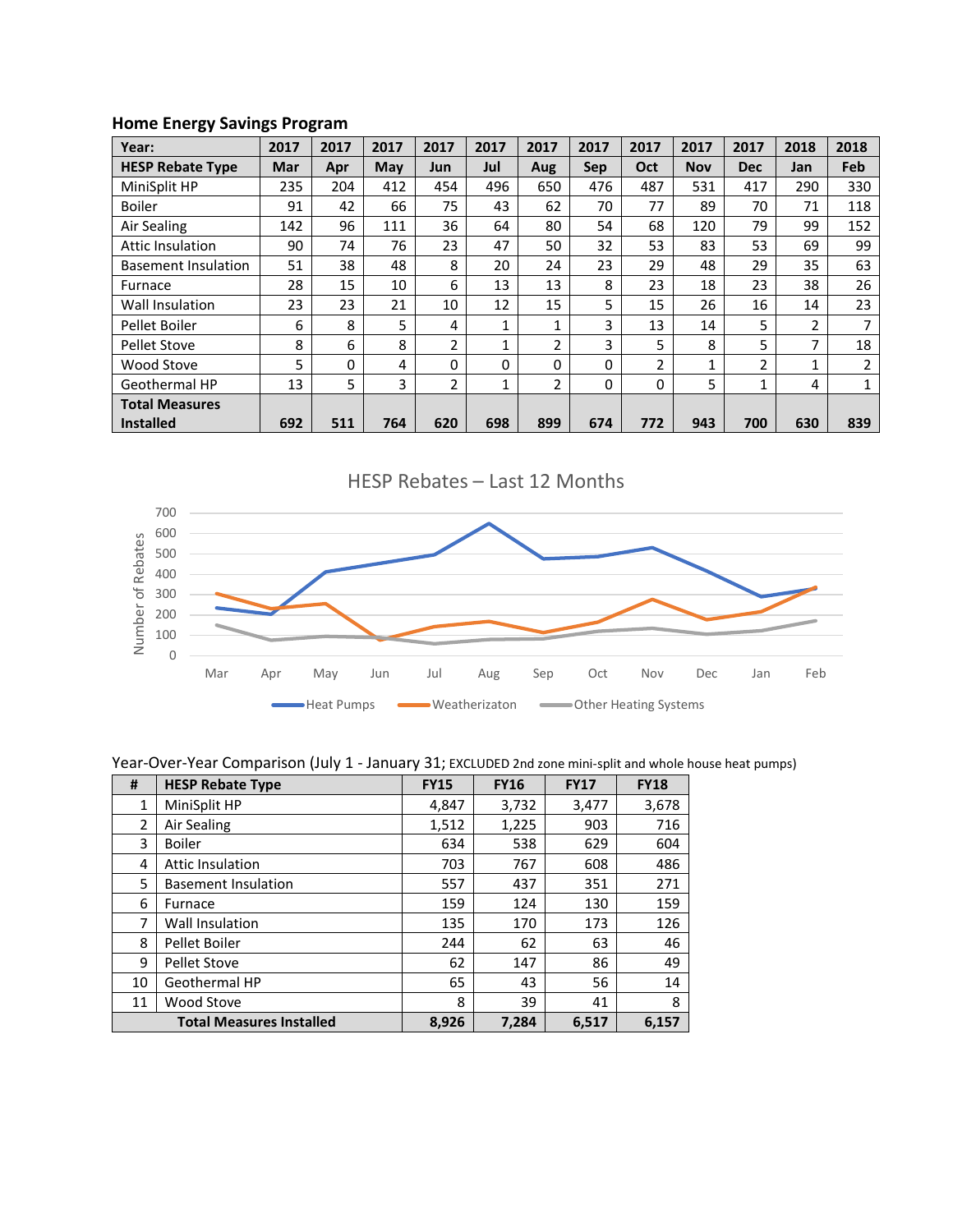| Year:                | 2017 | 2017           | 2017 | 2017       | 2017 | 2017 | 2017 | 2017           | 2017       | 2017       | 2018     | 2018 |
|----------------------|------|----------------|------|------------|------|------|------|----------------|------------|------------|----------|------|
| <b>LIHESP Rebate</b> |      |                |      |            |      |      |      |                |            |            |          |      |
| <b>Type</b>          | Mar  | Apr            | May  | <b>Jun</b> | Jul  | Aug  | Sep  | Oct            | <b>Nov</b> | <b>Dec</b> | Jan      | Feb  |
| Upgrade Bundle       | 27   | 59             | 84   | 74         | 111  | 236  | 121  | 40             | 52         | 30         | 34       | 30   |
| Attic Insulation     | 3    | 7              | 17   | 2          | 11   | 11   | 5    | $\overline{2}$ | 5          | 2          | 4        |      |
| Wall Insulation      | 0    | $\overline{2}$ | 2    | 0          | 2    | 4    | 5    | 0              | 0          | 1          | 0        | 1    |
| <b>Basement</b>      |      |                |      |            |      |      |      |                |            |            |          |      |
| Insulation           | 5    | 3              | 8    | 0          | 2    | 5    | 4    | 3              | 1          | 7          | 2        | 6    |
| MiniSplit HP         | 1    | 16             | 52   | 66         | 66   | 203  | 124  | $\overline{2}$ | 0          | $\Omega$   | $\Omega$ | 0    |
| <b>Total LIHESP</b>  |      |                |      |            |      |      |      |                |            |            |          |      |
| <b>Activity</b>      | 36   | 87             | 163  | 142        | 192  | 459  | 259  | 47             | 58         | 40         | 40       | 44   |

**Low Income Home Energy Savings Program (LIHESP)**





**Home Energy Loans**